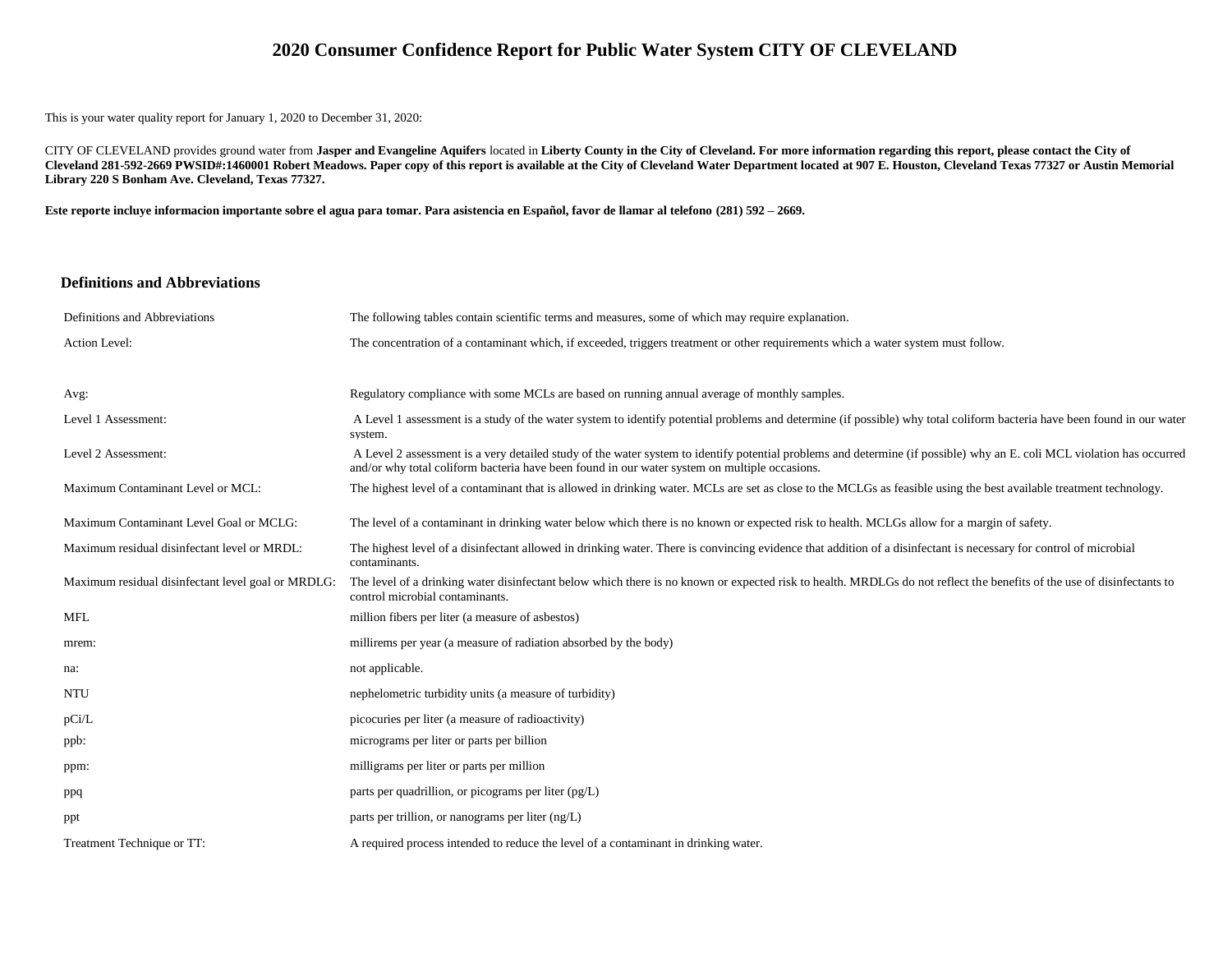## **Information about your Drinking Water**

The sources of drinking water (both tap water and bottled water) include rivers, lakes, streams, ponds, reservoirs, springs, and wells. As water travels over the surface of the land or through the ground, it dissolves naturally-occurring minerals and, in some cases, radioactive material, and can pick up substances resulting from the presence of animals or from human activity.

Drinking water, including bottled water, may reasonably be expected to contain at least small amounts of some contaminants. The presence of contaminants does not necessarily indicate that water poses a health risk. More information about contaminants and potential health effects can be obtained by calling the EPAs Safe Drinking Water Hotline at (800) 426-4791.

Contaminants that may be present in source water include:

- Microbial contaminants, such as viruses and bacteria, which may come from sewage treatment plants, septic systems, agricultural livestock operations, and wildlife.

- Inorganic contaminants, such as salts and metals, which can be naturally-occurring or result from urban storm water runoff, industrial or domestic wastewater discharges, oil and gas production, mining, or farming.

- Pesticides and herbicides, which may come from a variety of sources such as agriculture, urban storm water runoff, and residential uses.

- Organic chemical contaminants, including synthetic and volatile organic chemicals, which are by-products of industrial processes and petroleum production, and can also come from gas stations, urban storm water runoff, and septic systems.

- Radioactive contaminants, which can be naturally-occurring or be the result of oil and gas production and mining activities.

In order to ensure that tap water is safe to drink, EPA prescribes regulations which limit the amount of certain contaminants in water provided by public water systems. FDA regulations establish limits for contaminants in bottled water which must provide the same protection for public health.

Contaminants may be found in drinking water that may cause taste, color, or odor problems. These types of problems are not necessarily causes for health concerns. For more information on taste, odor, or color of drinking water, please contact the system's business office.

You may be more vulnerable than the general population to certain microbial contaminants, such as Cryptosporidium, in drinking water. Infants, some elderly, or immunocompromised persons such as those undergoing chemotherapy for cancer; persons who have undergone organ transplants; those who are undergoing treatment with steroids; and people with HIV/AIDS or other immune system disorders, can be particularly at risk from infections. You should seek advice about drinking water from your physician or health care providers. Additional guidelines on appropriate means to lessen the risk of infection by Cryptosporidium are available from the Safe Drinking Water Hotline (800-426-4791).

If present, elevated levels of lead can cause serious health problems, especially for pregnant women and young children. Lead in drinking water is primarily from materials and components associated with service lines and home plumbing. We are responsible for providing high quality drinking water, but we cannot control the variety of materials used in plumbing components. When your water has been sitting for several hours, you can minimize the potential for lead exposure by flushing your tap for 30 seconds to 2 minutes before using water for drinking or cooking. If you are concerned about lead in your water, you may wish to have your water tested. Information on lead in drinking water, testing methods, and steps you can take to minimize exposure is available from the Safe Drinking Water Hotline or at http://www.epa.gov/safewater/lead.